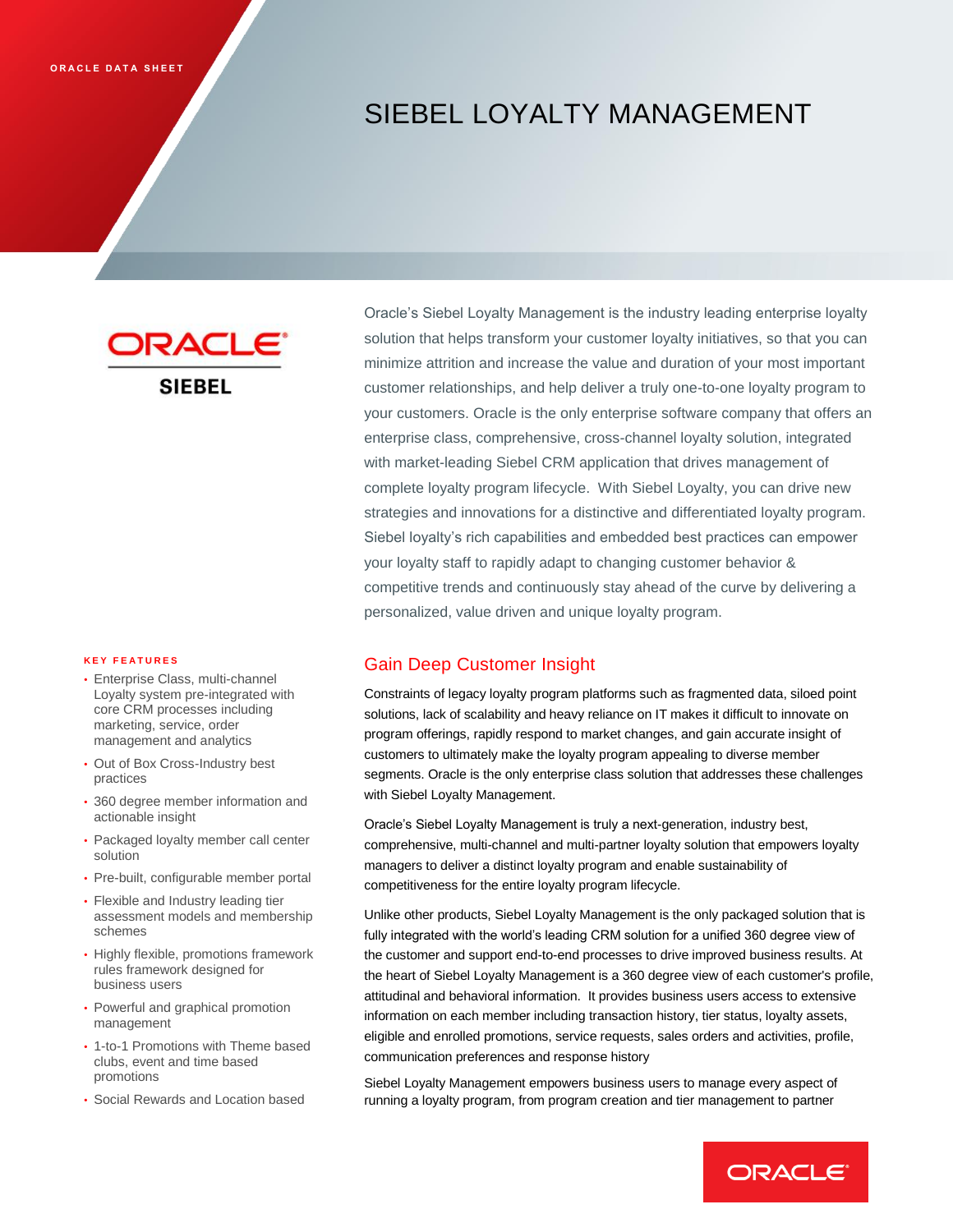rewards

- Corporate-employee joint rewards
- • Flexible and automated redemption processing
- • Modular and scalable loyalty engine for real time and batch processing across channels
- • Comprehensive partner management and partner transaction validation
- Pre-built configurable partner portal
- • Pre-built web services for 3rd party integration

 management and the creation of accrual and redemption rules. Siebel Loyalty Management helps you streamline and optimize critical loyalty business processes and deliver differentiated and innovative programs that deliver outstanding customer experience and value, and build lasting relationships.

#### Reward, Recognize and Differentiate



#### Figure 1. Siebel Loyalty Promotion Designer Open UI

 The Siebel Loyalty Manager module provides a simple, intuitive, process-driven drag & drop user interface to enable business users to create and deploy innovative and targeted loyalty promotions. Siebel Loyalty Manager also provides business users with flexible tier management capabilities to differentiate and recognize members based on multiple dimensions including value, duration, frequency etc. Siebel Loyalty Manager allows business users to complete a wide range of activities:

- Set-up one or more Loyalty programs
- Manage multiple targeted membership schemes, for individual, household and corporate customers. Setup automatic accruals to households and corporate joint accruals through flexible rules.
- Manage multiple tier classes and models and control all the aspects of tiers management from number of tiers, to tier rewards, to point expiration rules
- Set-up partners, products and services offered for accrual and redemptions including product catalogs
- Create and deploy targeted loyalty promotions and setup theme clubs, event and time based promotions, to attract different customer segments based on their lifestyle, life stage, interests and preferences
- Rapidly setup and manage simple to complex promotions in a drag & drop promotion designer palette. Setup rules with advanced user interface controls in a hierarchical and nested fashion, based on the mental model of the user and leverage library of user defined rules templates
- Perform advanced promotion simulation to do 'what-if' analysis before you launch your promotions, and also address customer inquiries rapidly with enhanced insight to customer service agents
- Perform eligibility check during transaction process and leverage 'in-memory'

#### **K E Y B E N E F I T S**

- • Empowers loyalty managers to innovate on program offerings rapidly
- Superior user experience and control
- • Faster time to implement for competitive differentiation
- • Improved customer insight and loyalty program performance measurement
- • Dynamic, personalized rewards for superior member experience
- • Superior program value with highly innovative and 1-to-1 customer engagement
- Real-time recognition and rewards
- • Enhanced program flexibility and responsiveness
- • Reduced operating costs by automating loyalty management business processes
- Increased business user adoption
- • Reduce costs by online access to information and transactions to members and partners
- • Monitor and influence member behavior on with the business and on social networks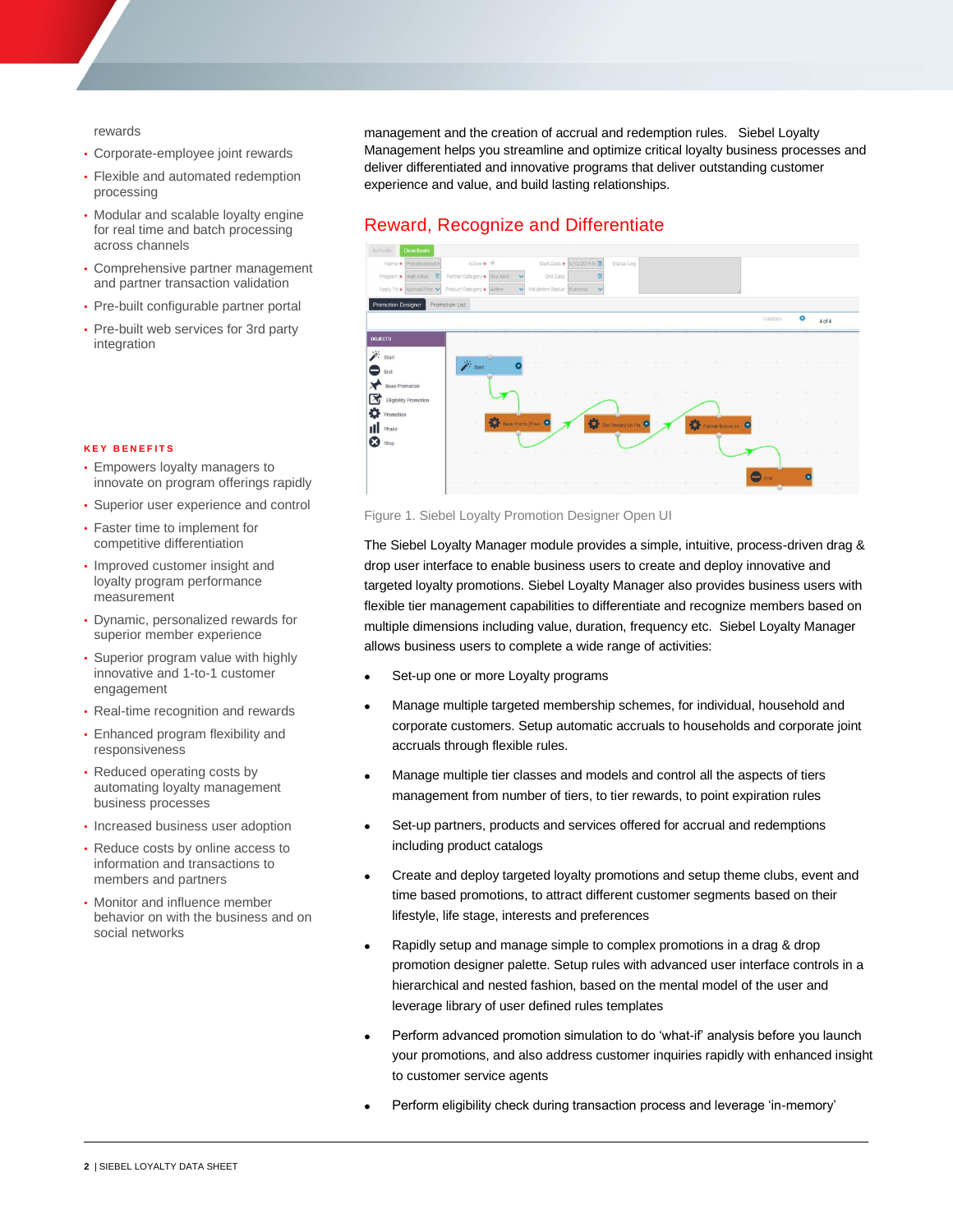processing capabilities to dynamically determine promotions and rules that can be applied in a given context

- Define and manage redemption prices in multiple payment modes and currencies (e.g. Points, Points + Pay) and calculate redemption prices and discounts dynamically.
- Implement service recovery, compensation, promotion enrolment and other membership administration tasks for individual as well as group of members through data imported from external sources

## Drive Cross Channel Customer Engagement

 Siebel Loyalty Management allows organizations to deliver great customer experiences across channels while reducing time and cost to serve. It offers a variety of solutions that allow organizations to deliver world-class customer care and consistently recognize, support and reward customers based on value in real-time and at every touch-point including over the phone, at customer service desk, via the web, at the point of sale, from a kiosk or from any 3rd party application using web services.

 Siebel Loyalty Management offers four different packaged solutions to support member care needs:

- Siebel Member Services Representatives module: enables contact center agents to effectively service the needs of members of a loyalty program including: membership enrollment, creating member transactions, enrolling members into promotions, processing redemption orders and managing service requests and view membership profile to handle customer inquiries. To help ensure consistent and high quality care, Siebel Loyalty Management offers a set of member services commonly delivered across industries, in the form of pre-configured guided task- flows to drive enhanced agent productivity and consistent customer experience. cossing capabilities to dynamically determine promotions and rules that can be<br>ted in a given contest<br>ted in a given contest<br>person and analoge redemption prices in multiple payment modes and currencies<br>person manage redem
- Siebel Loyalty Service Agent Console: supports key loyalty program related processes for a customer service desk role such as those found in retail stores, hotel front desks and airline service desks.
- Siebel Loyalty Customer Portal: an out-of-the-box and configurable web site for customers to join loyalty programs, update their own profile, review their point balances, redeem points for goods and services, and enroll in targeted loyalty promotions.
- Siebel Loyalty Web Services: comprehensive set of SoA enabled Web services that allow delivery of member services via 3rd party interfaces through seamless integration with Siebel Loyalty with minimum efforts and cost and helps accelerate your deployment of loyalty solution significantly.

## Build a Powerful Community of Social Influencers

 With growing presence and importance of social media networks, it is important to consider the influence cast by the members on the overall revenue through their "word- of-mouth" on social media and not just their buying behavior. It is important to monitor, reward and manage the presence of customers on social communities, and Siebel Loyalty allows you to do just that, and more.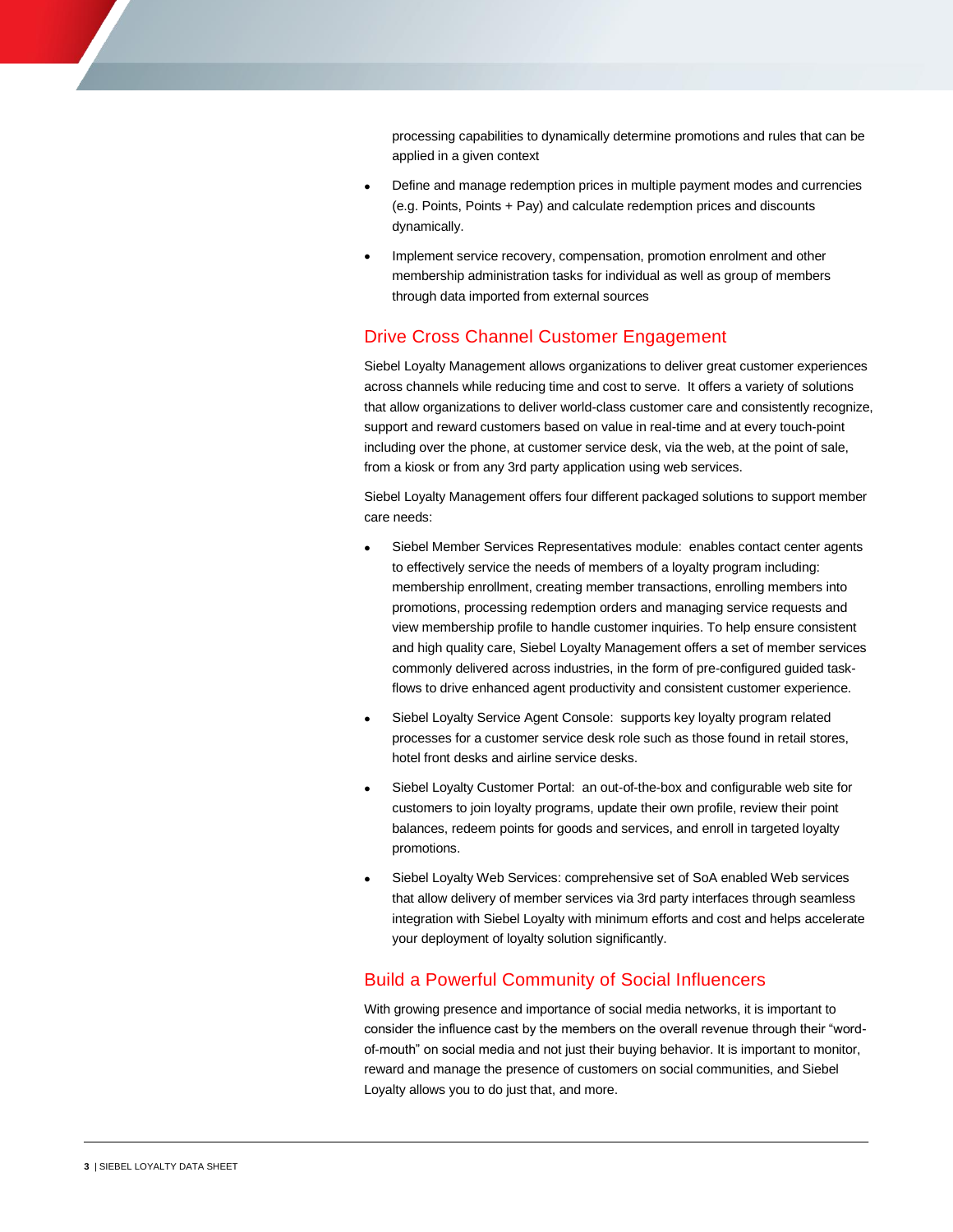Siebel Loyalty allows you to define promotions to reward members for their social activities like sharing, linking, commenting, reviewing various content and also enable location based rewards. You can also leverage the social networks to acquire loyalty members or enroll the members into promotions through flexible web services.

 Siebel's comprehensive Tier Management capabilities also allow you to create social gamification based on structured and flexible rules with upgrades, downgrades and tier rewards.

## Maximize Speed to Market

 Siebel Loyalty includes best-in-class industry capabilities and advanced loyalty features for member acquisition and lifecycle management, tier management, accrual and redemption, personalized loyalty promotions, member communications, multi-channel customer care, cross-industry partner management and analytics. It is delivered on an open, standards-based and scalable platform and that provides flexibility and agility far beyond traditional systems and supports rapidly evolving and changing business needs. Tier M<br>tructure<br>**to M**<br>best-in-<br>and life<br>d loyal<br>dustry |<br>and sc.<br>set-up<br>set-up<br>lly redu<br>artner a<br>chase

 Siebel Loyalty Management supports end-to-end loyalty partner management – from partner recruitment and set-up to joint promotions, billing and analysis. Siebel Loyalty Management dramatically reduces the time and effort required to onboard new partners and manage ongoing partner activities through an extensive set of capabilities including:

- Support for pre-purchase partners using point blocks and "pay-as-you-go" partners
- Flexible and configurable partner product offerings and accrual/redemption rules
- Partner specific financial and billing controls and partner statements
- Multi-partner joint promotions and cost sharing based on user-defined parameters
- Configurable industry-specific accrual transaction validation capabilities
- Pre-built partner portal to collaborate on joint promotions and to enable partners to transact on a self-service basis

 This allows to setup new partners and their promotions in minutes rather than days and in hours rather than weeks.

 Siebel Loyalty Management includes a highly scalable, high performance, modularized engine that supports batch and real-time processing of loyalty transactions across multiple channels. Transactions can be sourced from multiple channels including: Siebel Loyalty, point of sale systems, kiosks, Web portals and partner systems. The Siebel Loyalty Engine ensures that accruals, redemptions, tier changes, statements and points' expiry transactions are accurately processed and member balances updated accordingly. Each transaction carries information such as which promotions got applied and which did not and the reasons why. The Siebel Loyalty Engine offers unrivalled performance, scalability, and reliability and performs a variety of key functions: Loyalty allows you to define promotions to reward members for their social<br>se like sharing, linking, commenting, reviewing various content and also enables<br>the based rewards, You can also leverage the social networks to ac

- Processes loyalty members' accrual and redemption transactions in batch or in real time
- Facilitates administering key loyalty processes with parameters to rapidly address service outages and to handle exceptional business situations
- Validates transactions for data adequacy, duplication and accuracy for partner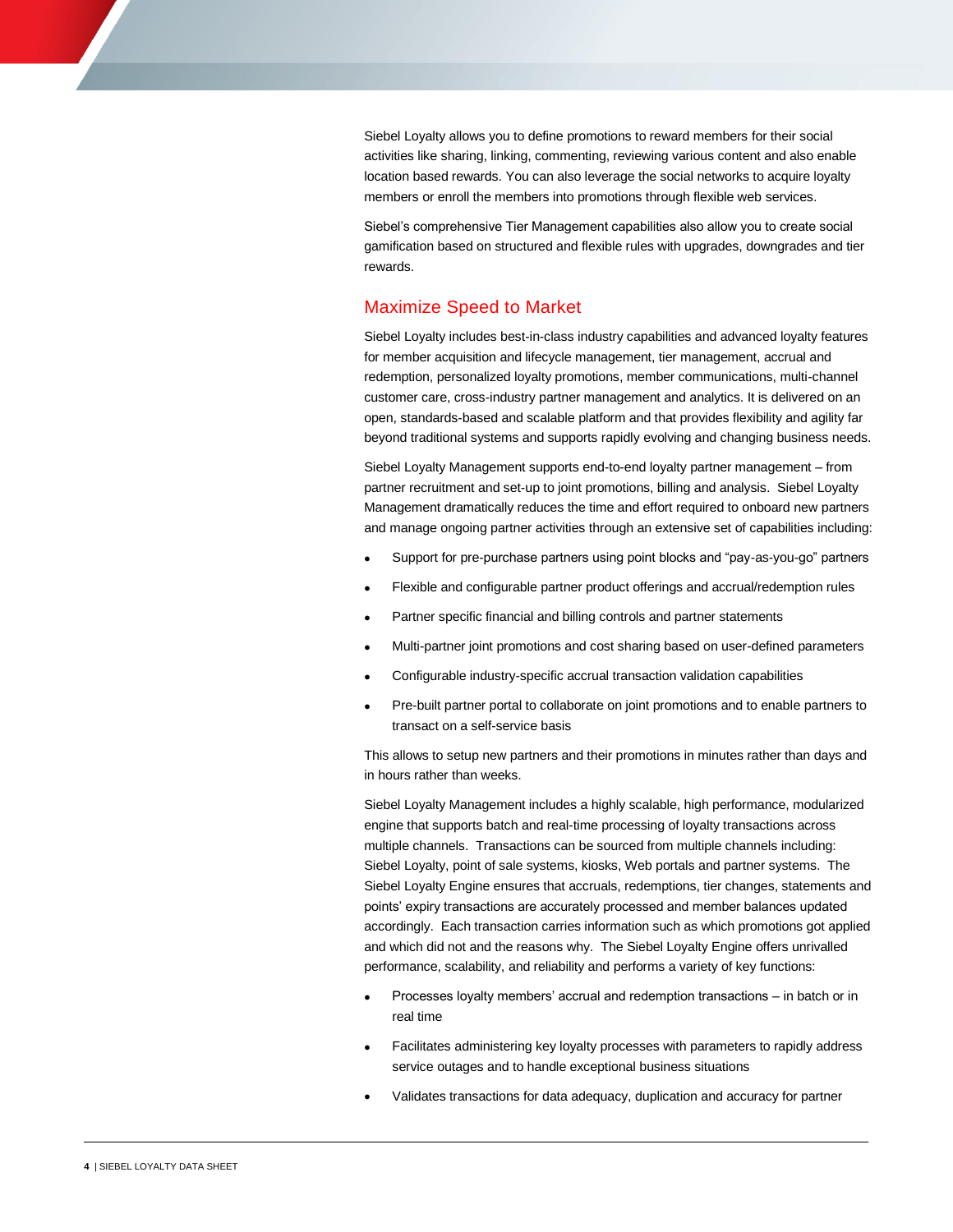submitted transactions

- Determines member eligibility and calculates the number of points by point type (e.g. qualifying and non-qualifying) that a member should earn
- Determines eligibility for tier upgrades and downgrades and effects tier changes based on various tier assessment models such as fixed date, anniversary based, rolling period etc.
- Determines member eligibility and calculates redemption price for redemption of products and services. Supports multiple redemption pricing options (points, points + pay, points by distance, points by zone), multiple currencies, dynamic redemption pricing (based on member, transaction information) nsactions<br>
nember eligibility and calculates the number of points by point type<br>
g and non-qualifying) that a member should earn<br>
ligibility for tier upgrades and downgrades and effects tier changes<br>
ous tier assessment mo
- Automatically processes redemption transactions to issue vouchers to qualifying members based on point and period threshold values
- Expires points based on multiple point expiry models such as Account Activity, Fixed day and Period based
- Automatically redeem members' points based on pre-defined period and point thresholds, and effectively manage points liability, drive customer behavior and increase basket size

#### Measure, Analyze and Optimize

 Siebel Loyalty allows you to store, measure analyze and optimize the 360 degree data about your most valuable customers and create actionable insight from converting data into information with powerful analytical features. Siebel Loyalty comes coupled with comprehensive set of analytical reporting tools through Siebel Loyalty Analytics. The key capabilities include reports ranging customer insight, promotion effectiveness, partner performance analysis and program insight.

 Financial control and fraud detection / prevention is becoming a major success criteria for Loyalty programs with increasing government regulations and compliance requirements. Siebel Loyalty supports all major accounting standards to account for Points liability. It enables accurate liability and revenue accounting and configurable financial controls through partner account debit rules for pre-paid partners, partner billing rules and triggers for pre-paid and post-paid partners and user-defined cost sharing on multi-partner joint promotions

 Siebel Loyalty also includes comprehensive set of tools for you to detect and prevent frauds and costly mistakes from incorrect data. The tools include but are not limited to configurable transaction validation, enforcing restrictions based on membership status, accrual effectively to handle retail goods-returns and analytical reports.

#### Summary

 Delivering a 1 to 1 loyalty program to retain your best customers, increase their program participation and to stay profitable has never been more important. Siebel Loyalty Management is a unique and comprehensive solution that enables you to identify, attract, retain and grow your most important customer relationships, acquire rich customer insights, and improve the overall customer experience through dynamic, differentiated and cost-effective loyalty initiatives.